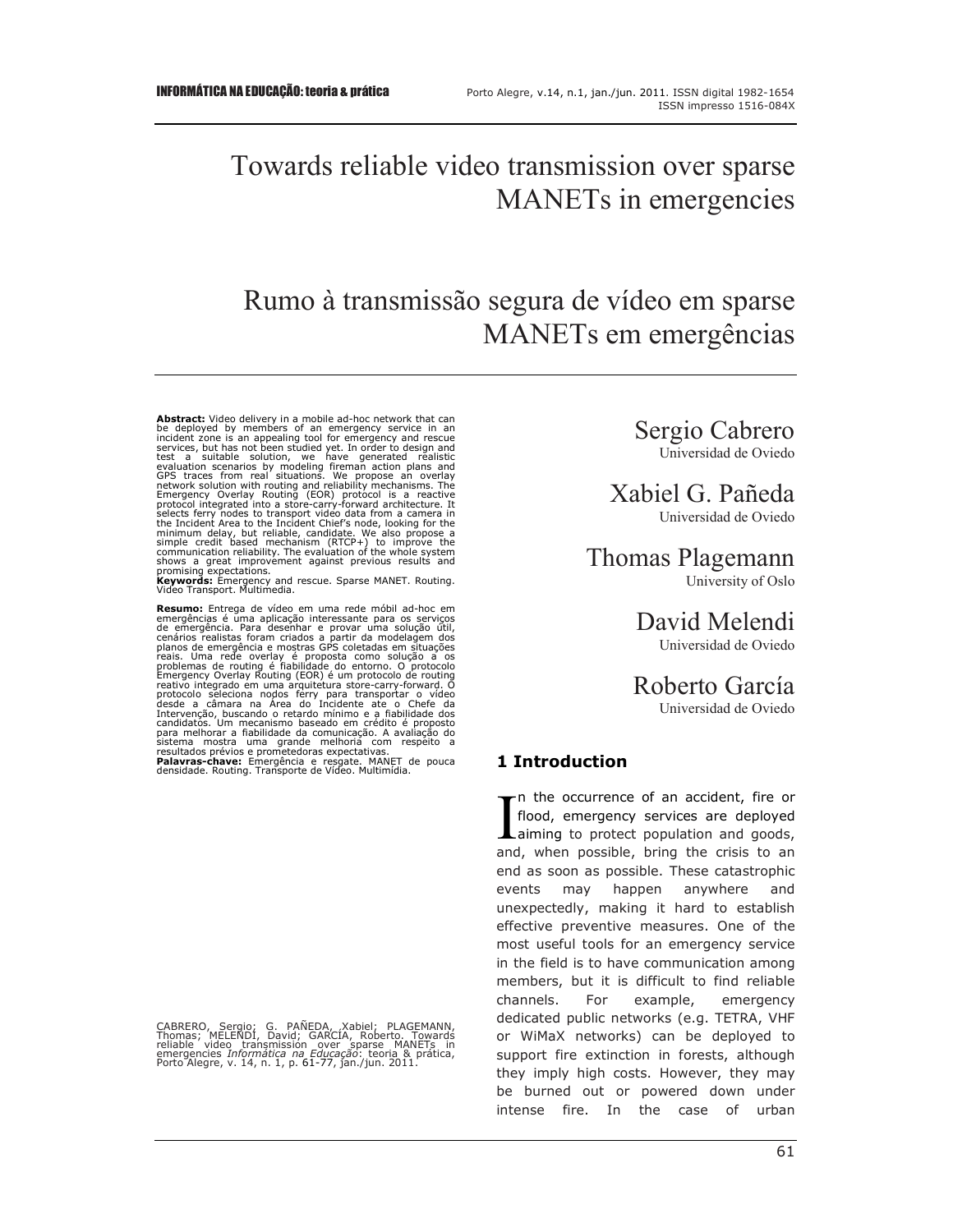environments, which already have communications infrastructure (e.g. cellular networks), it has been proved that these systems often become jammed by the victims, rendering them useless for the rescue teams. Packet radio devices are traditionally used for voice, because of their reliability and acceptable range. However, their capacity is not enough for data transference at a minimum rate.

Mobile ad-hoc networking is a feasible alternative to provide data sharing in such an environment. Each member of a rescue team can be equipped with a terminal (e.g. WiFi) that establishes direct communication with their teammates in close proximity and can be used to reach other colleagues further afield. From the network perspective, each device is both an end host and a router that forwards others' information. Since devices are mainly carried by people or vehicles, the network topology is dynamic. Other potential disadvantages of these networks arise from the uncertainty caused by the mobility (route changes, partitions) and the shared channel (packet losses, congestion). Nevertheless, their great advantage is their independence from an existent infrastructure and other networks. Thus, emergency services would have an instantaneous communication network, independent from others, reliable and secure, in other words, tailored to their needs. In many cases, this would mean the possibility of data transference where it was not possible before, although the communication range would normally be smaller.

Receiving video from the Incident Area(s) in the point where it is coordinated (command and control center where the Intervention Chief is located) is very appealing for the emergency services. Video would help them to foresee potential risks, analyze the situation and assign resources efficiently. Thus, emergency services can maximize the performance of the deployed resources. For example, a fireman with a camera can send video of an accident in a tunnel, allowing experts to examine the evolution of the structures without entering the area. Otherwise, this information would have to be simply an oral description of the firemen, with unavoidable flaws. Sometimes they are able to receive images using a mobile unit camera, and a helicopter as a repeater which, apart from being an expensive solution, is not always possible in field situations which are not open (tunnels, underground caves, buildings). An ad-hoc network can be used to deliver this video, although the quality and especially the delay may be affected. A few firemen deployed in the Incident Area would form a sparse network with isolated network partitions, which will cause delay in the transmission. However, in these situations, the emergency services consider it much better to have this video, even if it is delayed, that not to have it at all.

In this paper, we study video transport over sparse mobile ad-hoc networks (MANETs) deployed in an emergency situation where video recorded at the Incident Area must be delivered to the Intervention Chief. Limitations for such a system are the uncertain node movement, wireless multi-hop links instability and mobile device resources (mainly battery). In our previous work (CABRERO et al., 2009), we designed and implemented (in Java) an overlay network architecture (called MOMENTUM) that provides the store-carryforward paradigm (ZHAO et al., 2003) over the standard IP architecture. Note that storage is not a big constraint due to the great capacity of devices compared with the video transmitted (e.g. 6000 seconds of a 500 Kbps, CIF, MPEG2 video  $\sim$  240 MB). Our solution considered all nodes of the MANET as part of an overlay network that can be used to store and relay video. In other words, all the nodes have MOMENTUM installed and running. In addition, video was received and delivered as RTP in the endpoint nodes, so it was possible to connect with standard servers (or cameras) and clients. Finally, the overlay network communicates with the standard network protocol OLSR, which allows cross-layer improvements, such as network topology awareness in the overlay routing decisions. The first experiments, carried out in random movement scenarios, proved store-carry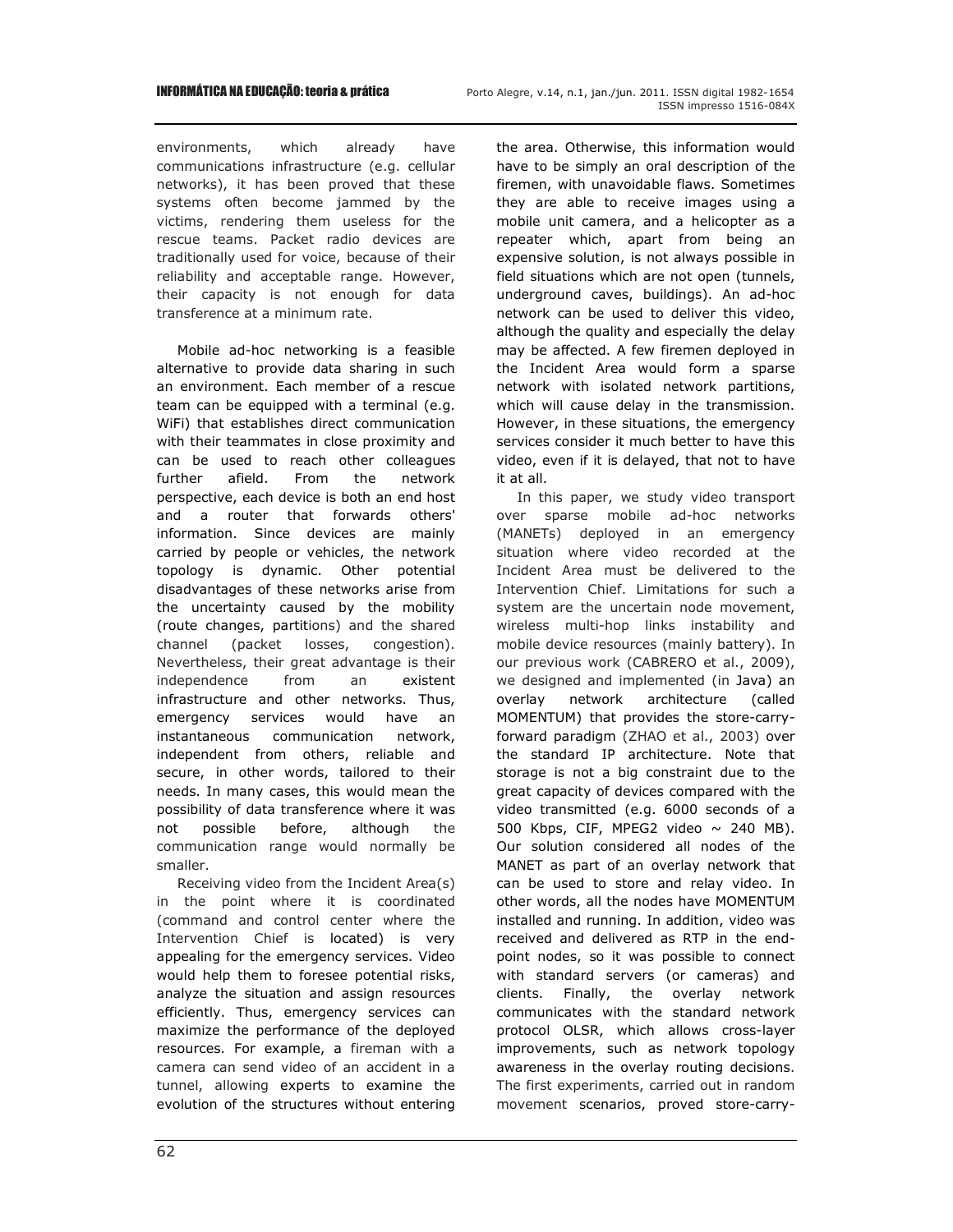forward paradigm as a good alternative for video in these networks, but we detected the necessity of studying realistic scenarios to provide smarter routing decisions for the video packets. Therefore, we maintain the core philosophy from our previous work and focus in this work on more realistic scenarios and propose better routing alternatives. For that reason, we have studied fire services, their protocols and collaborated with the Asturian Fire Service (Bomberos de Asturias/112). A simplified mobility model of an emergency scenario is presented and used to analyze our solution. Then, we propose a novel overlay routing protocol tailored for emergency scenarios. The goal of this protocol is to minimize the delay of packets in a probably partitioned sparse MANET. Our hypothesis is that we can benefit from the "a priori" knowledge of these scenarios to predict future movement, thus, to find the best nodes to store the video and eventually deliver it to the Intervention Chief. In our previous work (CABRERO et al., 2011), we compared its performance with the ideas behind PROPHET, a general purpose routing protocol for delay-tolerant networks (DTNs). Since ad-hoc networks are prone to disruptions and failures that cause high packet losses, we introduce a credit mechanism to control video packet flow. Then, we carry out a new evaluation considering different credit values.

The remainder of the paper is organized as follows. Section 2 analyzes relevant related work. In Section 3, we explain our model for emergency scenarios. Our overlay architecture proposal is introduced in Section 4. The Emergency Overlay Routing protocol is described in Section 5. Section 6 provides details of the RTCP+ reliability mechanism. Section 7 exposes the evaluation of the different components. Finally, Section 8 presents conclusions and future work.

# **2 Related Work**

There are several studies that can be considered relevant for the work presented in this paper. First of all, the dependence between node mobility and applications running in an ad-hoc network is an important issue. Previous studies, like (BAI et al., 2003), emphasize the relationship between the parameters of mobility and the performance of routing protocols for ad-hoc networks. Therefore, part of the research community is trying to reproduce real life scenarios into mobility models (CAMP et al., 2002). Not only do they make experimentations and repeatability easier, but also real world GPS traces are difficult to obtain. Emergency and rescue operations are not an exception and there exist proposals like (ASCHENBRUCK et al., 2007). This model, called the Disaster Area mobility model, takes into account different zones (incident site, casualty treatment area, transport zone and hospital zone) and defines the movement of units between them. We focus our research on the zone referred to as incident site, which in our opinion has not been modeled with enough detail by the state of the art. For that reason, the scenarios for this paper are built with the model presented in Section 3, which, based on our experience, defines more accurately the personnel moving in the Incident Area.

Routing in ad-hoc networks has sparked a lot of interest in recent years. When it is possible to establish multi-hop communication, because devices are in the same network partition, proactive and reactive protocols have been proposed. While proactive solutions, like OLSR (CLAUSEN et al., 2003), try to keep an updated routing table, reactive ones, like AODV, only look for a network route when it is needed. Then, their main task is to detect topology changes produced by mobility or disconnections. When the network is aimed to transport video, congestion, packet losses and other difficulties emerge, see (LINDENBERG et al., 2011) for more details. Therefore, enhanced routing solutions for video in MANETs have been given. They are mainly based on multipath (KOMPELLA et al., 2007), hierarchical, or QoS routing.

Routing in a partitioned network is a different problem, which is defined in detail by (JAIN et al., 2004). First of all, a paradigm, like store-carry-forward (ZHAO et al., 2003), is necessary to transmit packets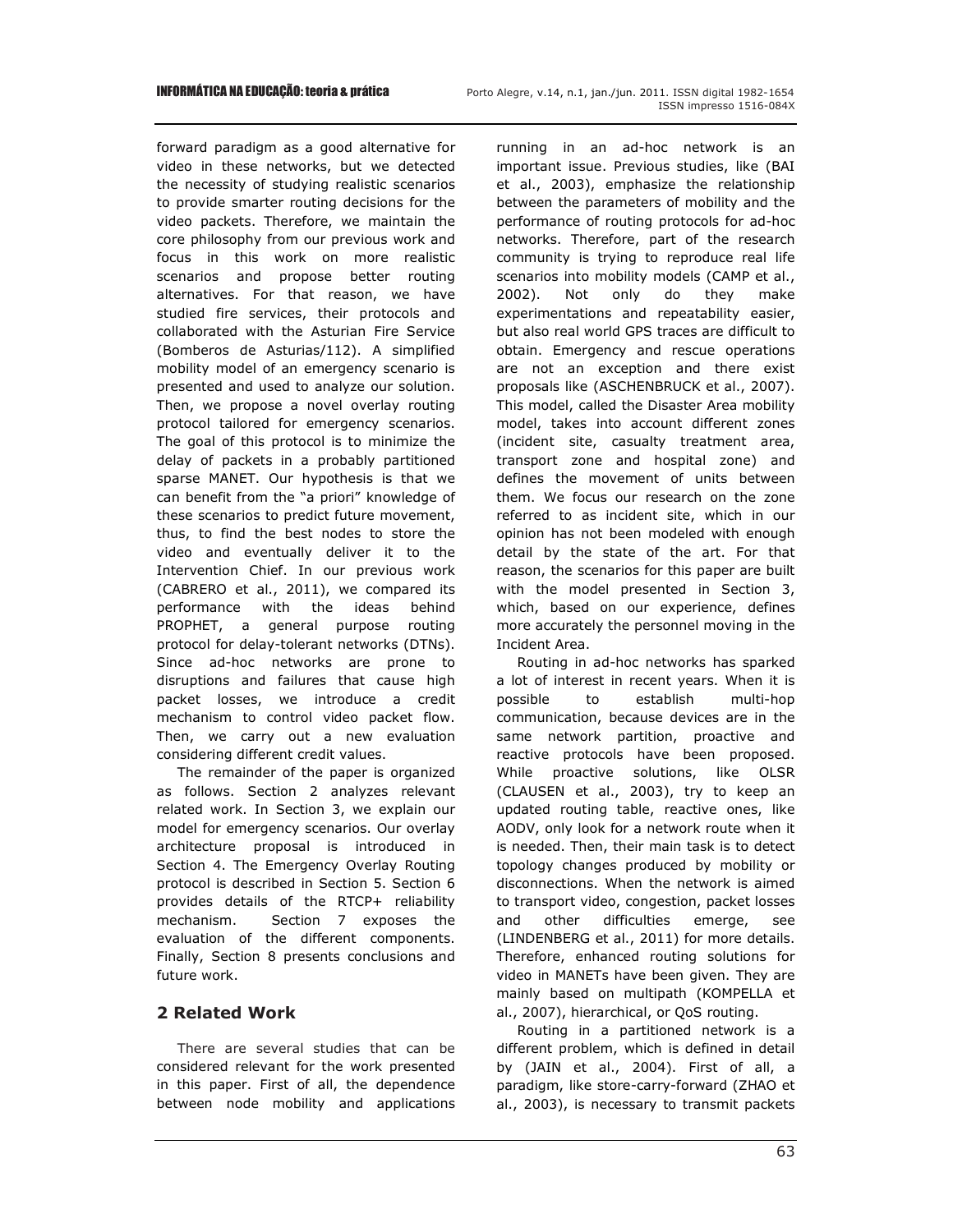INFORMÁTICA NA EDUCAÇÃO: teoria & prática Porto Alegre, v.14, n.1, jan./jun. 2011. ISSN digital 1982-1654 ISSN impresso 1516-084X

between nodes in different partitions. Then, the appropriate ferry must be found. In some cases, mobility is known in advance (MEGURU et al., 2004), e.g. in space communications or networks using public transport. In that case, routing is a matter of passing messages to the right node taking available resources into account. However, mobility is unpredictable in some situations. Hence, routing protocols have to guess the best ferry to transport the information to a different partition. In this area, there are some proposals based on epidemic routing (VAHDAT et al., 2000) that spreads messages in the network whenever node buffers support it. These approaches are not adequate for video delivery, due to the large amount of packets generated by a video source. PROPHET (LINDGREN et al., 2003) represents a solid alternative in these situations. This protocol calculates a probability of encounter for every node in the network, which is updated depending on the contacts between nodes. Basically, PROPHET assumes that the node that contacts most with another has a higher probability of encountering it again in the future. A transitivity property is also considered. So if a node A contacts frequently with a node B, which also contacts frequently a node C, the probability of encounter between A and C also increases. More details on PROPHET are given in subsequent sections.

The emergency and rescue situation may be seen, at first, like an unpredictable mobility scenario. However, there exist common behaviors of the personnel in most of the missions. Mobility could be considered somewhere between known and unknown situations exposed before. Movement is not completely free or random, but there are no previously defined movements. Consequently, we propose a protocol that considers previous contacts between nodes, but also takes into account the patterns of mobility in emergency scenarios, which other state of the art protocols do not consider.

# **3 Emergency Scenarios**

The design of a new technological solution for the emergency and rescue tasks requires a good understanding of the protocols followed by emergency services and their organization. This is more crucial in the case of studying MANETs deployed by these services, because personnel movement and location are very important. This information may help us to discover repeating patterns that eventually may be used to transport video better. For this purpose, we attended emergency trials run by the regional fire department of Asturias in Spain (Bomberos de Asturias/112). We studied their plan of action (112 ASTURIAS, 2007) and examined some GPS traces from their vehicles under different situations. We also consulted other fire tactics manuals, such as (NORMAN, 2005).

The human and material resources assigned to an emergency depend on, among other factors, the existence of victims, the areas affected and the potential risks for the population (such as intoxication in chemical leaks). However, the methodology followed in them and the hierarchy assumed by the participants is very similar, just at different scales and with specific material and human resources. Next, we explain hierarchy described in the Asturian regional plan for emergencies (112 ASTURIAS, 2000). Note that plans have the same general guidelines everywhere, thus, this study could be effortlessly applied to other regions. For each area, there are one or more teams, each of them with a team leader. They are commanded by an Intervention Chief, who is in direct charge of this zone. The Intervention Chief is normally located in a safe place, some hundred meters from the Incident Area. If several zones are affected, this structure is replicated in each. Coordination between zones and among different emergency services (police, fire departments, medical service, etc.) deployed in the area is carried out in the Advanced Command Post. This post is usually located a few kilometers away from the incident areas. Finally, the Central Command Post manages all the incidents occurring in a region and it is in charge of moving and assigning resources. Figure 1 shows a diagram of the emergency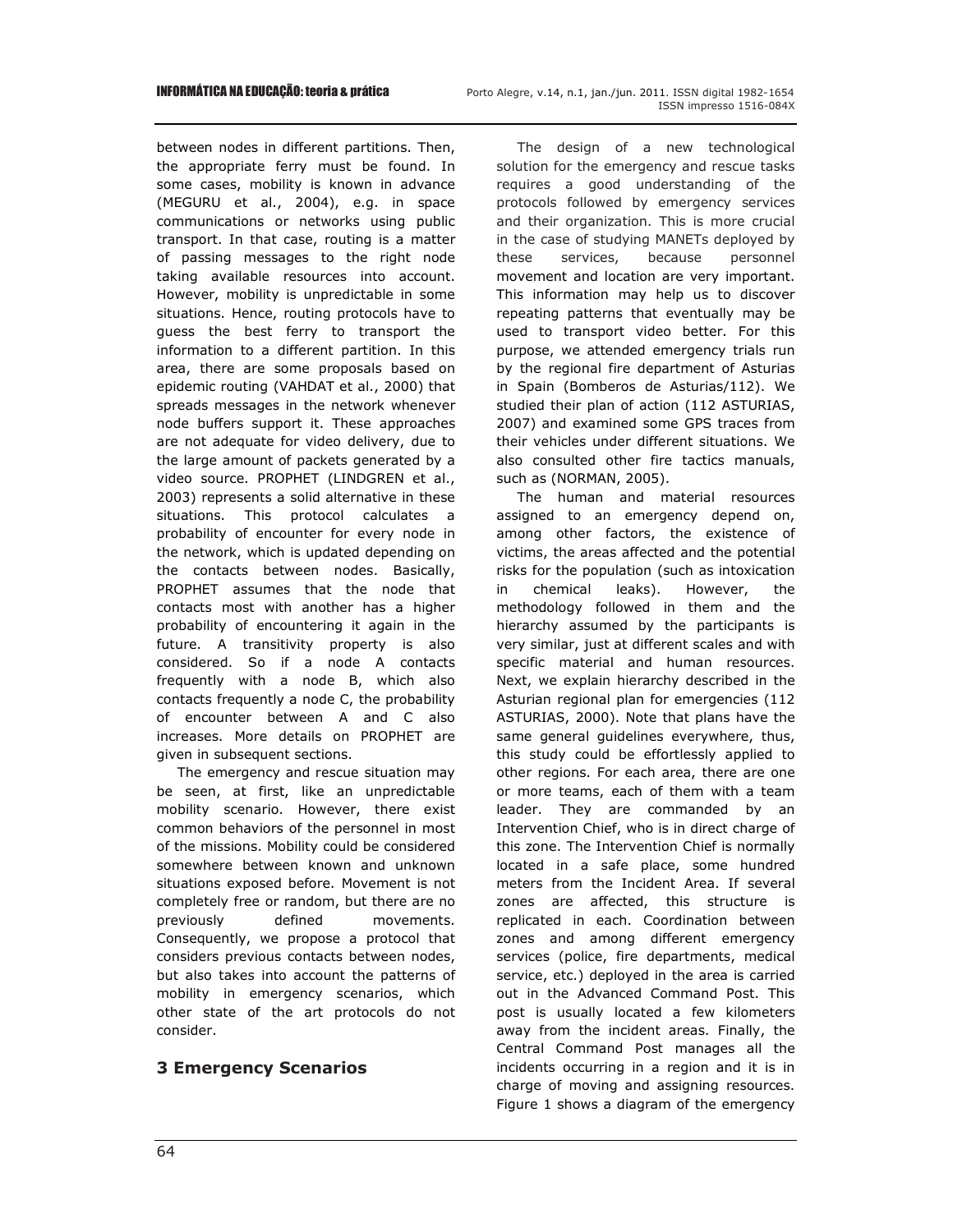hierarchy. Information flows from the Incident Area to the Central Command Post, while Orders and Commands go in the other direction.



Figure 1 – Hierarchy in an emergency scenario

The hierarchy of the personnel in the emergency is intimately related to the position and mobility that they have in the scenario. In this paper, we focus on what happens between the Incident Area and the Intervention Chief, because it is where the deployment of a MANET is most meaningful. The other locations are static and may get easier access to communication infrastructures. They usually have easier access to power sources too, which is obviously relevant. Furthermore, most of the in the field decisions are taken by the Intervention Chief, thus, it is important for him/her to have as much information as possible. We will consider simple scenarios with just one Intervention Chief, one Incident Area and one or more teams dispatched to the emergency. We have observed the following patterns relevant to the MANET deployment:

- Often direct connection between the Intervention Chief and the members in the area is not possible. They may be some hundred meters apart, which is too great a distance for WiFi technology.
- Teams are dispatched for a mission from the point where the Intervention Chief is. Normally, they return there when the mission is finished to rest for a certain amount of time.
- There are constraints for the time that a team stays in the Incident Area. These may be externally imposed, such as the autonomy of an oxygen tank, or related to their capacity and the intensity of

the work they have to accomplish.

• Normally, teams move together to and from the Incident Area. They are assigned a vehicle and use it for that purpose.



Figure 2 – Firemen GPS traces in a chemical accident trial

Figure 2 shows the GPS traces<sup>1</sup> gathered mainly from vehicles in a chemical accident trial run by 112/Bomberos de Asturias. Two different zones with people going back and forth can be clearly discerned. For this paper, we have modeled our evaluation scenarios mimicking this behavior. A rectangular zone is defined as the Incident Area and the Intervention Chief is located at a fixed position outside that zone (e.g. at a distance of 200 meters). In each scenario, there may be one or more teams. Each team has a vehicle and four firemen. Figure 3 shows how the behavior of each team is modeled. All teams are in the Intervention Chief area at the beginning of the emergency. Each team stays there for a random time (e.g. 5-10 minutes) and then moves by vehicle to the Incident Area. The vehicle is parked there and firemen start to move freely during a period of time, the Intervention Time (e.g. 10-25 minutes). Afterwards, they return to the vehicle and come back to the Intervention Chief. Each team repeats this process until the end of

L

<sup>&</sup>lt;sup>1</sup> Latitude and Longitude have been modified for privacy issues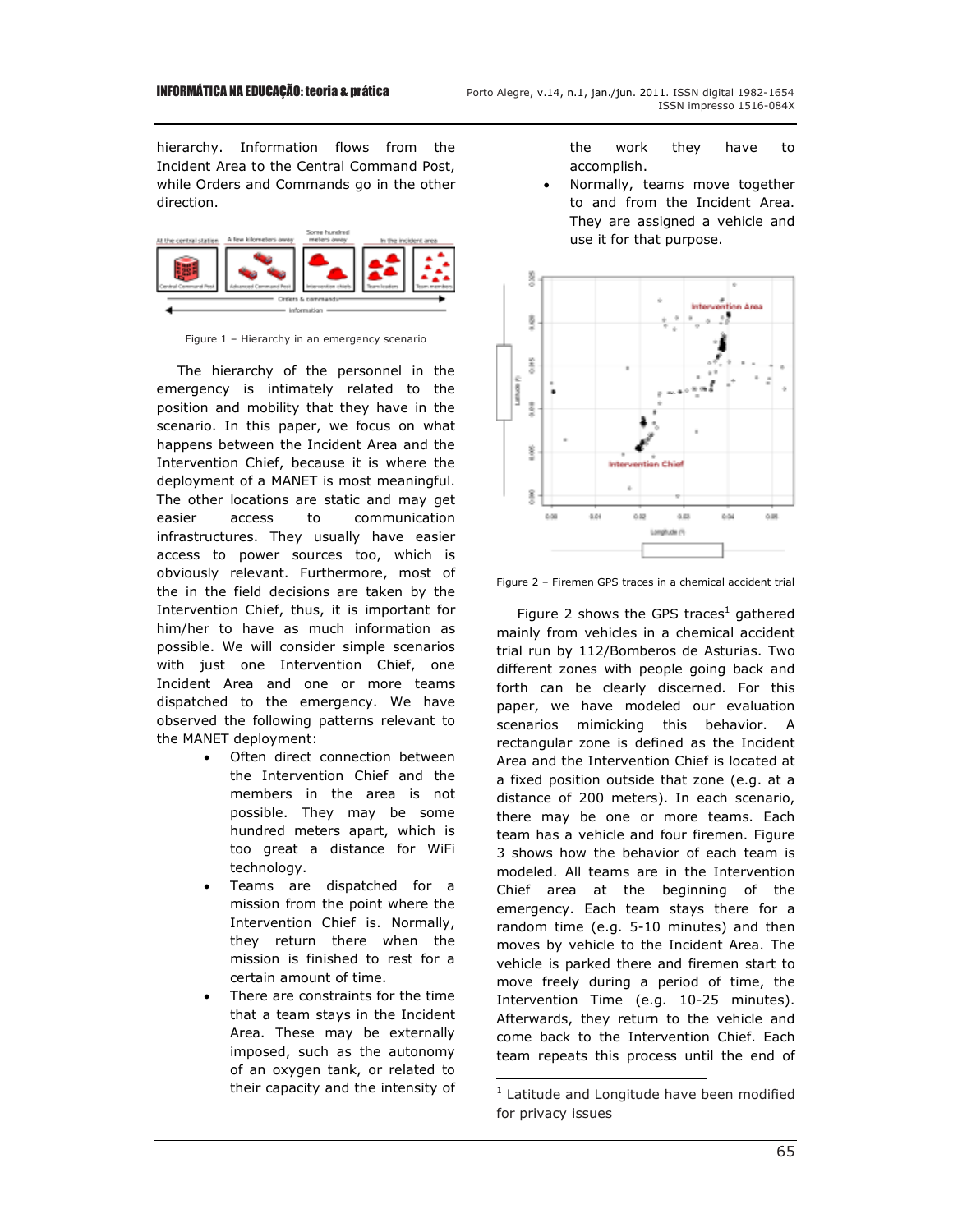the emergency. Finally, there is a fireman with a camera that moves randomly inside the Incident Area. Our goal is to deliver the video recorded by this node to the Intervention Chief.



Figure 3 – Team mobility activity diagram

## **4 Overlay Network**

From the previous section, it can be concluded that a MANET deployed in an emergency would often be sparse and prone to partitions. Connectivity between a camera and a video player would not be possible; we need another means of transporting the video. We propose an overlay network architecture to deliver the content produced by a camera to a video player of the Intervention Chief. This approach has the advantage of being compatible with existing protocols in both the application and the transport/network level. Our system is able to receive RTP packets from a camera and aims to deliver them to a video player. We propose a set of overlay protocols grouped in different components to cope with this transmission. In our current approach, we consider that all nodes in the network are members of the overlay, which means that they have this middleware. However, we aim for a more general scenario in the future, where there may be other nodes that are not in the overlay, but may be part of the MANET.

As we have said, a network route from the camera to the Intervention Chief's node would be an exception in these scenarios. Based on the store-carry-forward paradigm, the movement of nodes can be used to transport video packets. These are called ferry nodes and how to select them is crucial for the successful video delivery. For that purpose, we propose the Emergency Overlay Routing (EOR) protocol. Its goal is to select the best next overlay hop to reach the Intervention Chief's device. It is also well known that ad-hoc environments are prone to failures and disruptions that cause packet losses. The mechanisms designed for the RTCP+ protocol add reliability to the RTP video packets transmitted in every overlay hop. In addition, there are common mechanisms that both EOR and RTP/RTCP+ should implement, that is the goal of the Store-carry-forward Transport component, see (CABRERO et al., 2009). Although this component aims for a wider role in the system, for the experiments carried out here, it checks whether the destination for a packet is connected or not, in order to avoid packet losses and inefficient transmissions. It also limits the maximum sending rate of a node to 5 Mbps to avoid unnecessary UDP buffer overflows. Finally, there is a Crosslayer component that aims to extract information from the OLSR network routing protocol and serve it to the other overlay components. In Figure 4, the components of this architecture are illustrated.

The expected behavior of our system is the following. First, RTP packet videos are produced in one node of the network (the camera). These packets are stored and, if the Intervention Chief's node is not connected, the EOR protocol is encouraged to find the next hop towards him/her in a DTN path (a ferry node). Once a suitable ferry has been found, RTP packets are transferred to him using RTCP+ and Storecarry-forward Transport mechanisms, all of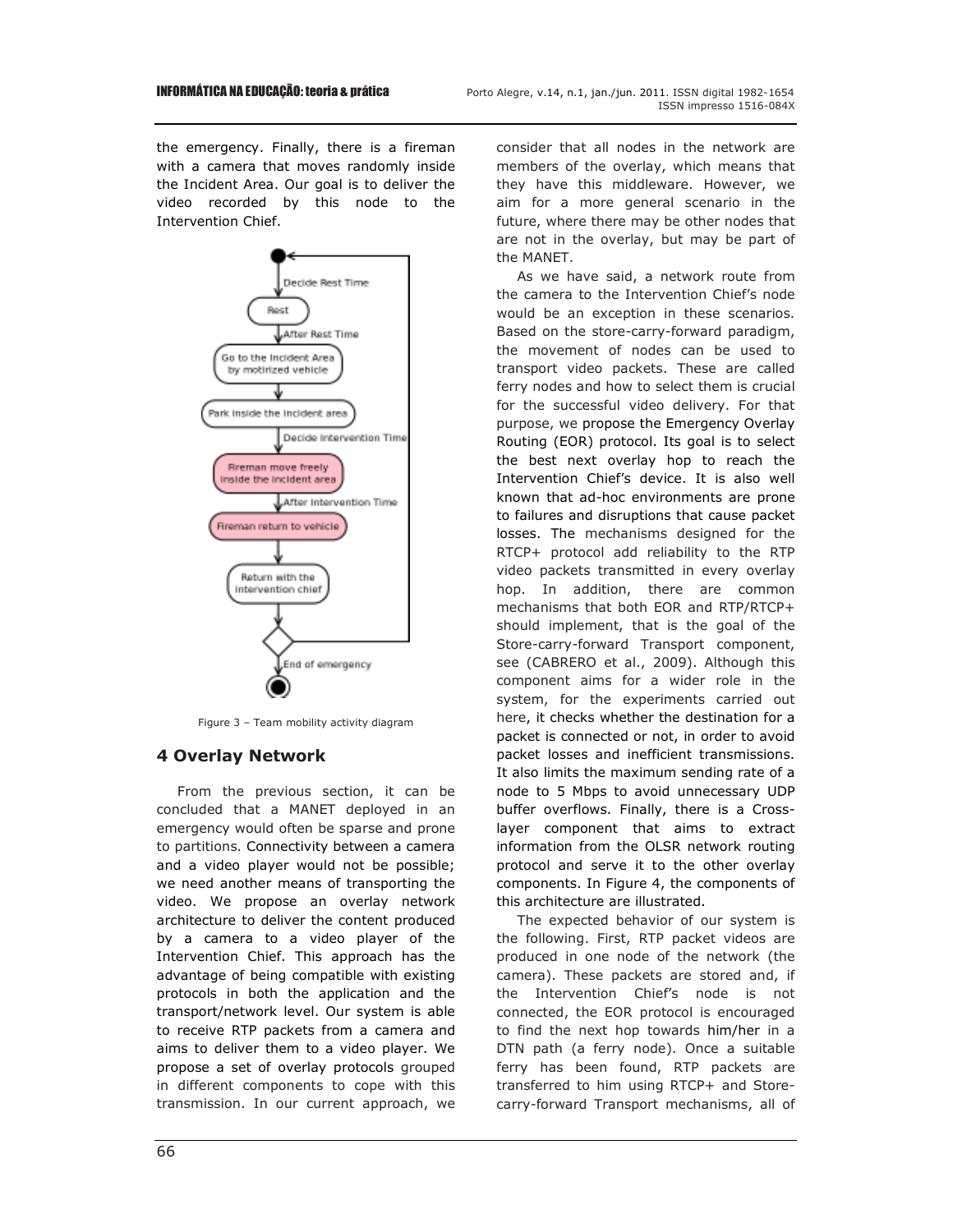them over UDP and following the network route proposed by OLSR. The receiver node will store the packets and repeat the same operation. Packets are not replicated in the network and, as will be thoroughly explained later, packets are not retransmitted. This operation is repeated until these video packets reach the Intervention Chief. Once there, the overlay will hand them out to the video player. Although it could be a standard video player, the service would be much better using an application specially designed for this environment. It is out of the scope of this paper to explain in detail its features, but since video chunks may arrive disordered, it should be able to store them and make them available to users as they arrive.



Figure 4 – Overlay Network architecture

In the following sections, we will introduce the novel components of this architecture: the Emergency Routing Protocol and RTCP+.

## **5 Emergency Overlay Routing**

One of the goals of our overlay architecture is to deliver the video produced by the camera with the minimum delay possible and ensuring an acceptable quality. When the video player can not be reached using a network route, the Emergency Overlay Routing (EOR) can contribute by finding the best ferry nodes. It looks for the minimum delay option taking into account route reliability. Every node which has stored video packets, because it has generated or received them, must check whether any other node in the same network partition is a better ferry towards the Incident Chief. Note that the protocol can be generalized for any other video sink in the network. To make efficient overlay routing decisions, it should be beneficial to consider the "a priori" knowledge acquired from the study of emergency scenarios. This should be a big advantage over other general purpose routing protocols used in DTNs. In addition, topology information, like existent routes and neighbors, is extracted from the network routing protocol OLSR. Finally, remember that all nodes in the network are considered members of the overlay; otherwise some of the protocol mechanisms must be modified.

Bearing this in mind, we have designed an overlay routing protocol tailored for emergencies. It relies on two basic mechanisms. On the one hand, the ferry, or next overlay hop, selection uses information gathered from different nodes in the network partition and also from the local node. This function chooses the best ferry from the nodes in the partition. Note that the node performing the selection may not find a ferry better than itself, and then it would keep the packets. On the other hand, there is the protocol itself, which is used by a node to exchange the information needed for the ferry selection.

#### **5.1 EOR Ferry Selection**

The goal of this function is to identify the best ferry in a network partition. We consider the following parameters as the most important to consider in such decision.

**The type of unit carrying the network device**. There may be different types of units that move at different speeds or with known movement patterns. In general, a vehicle is more reliable than a fireman for several reasons, i.e. less battery constraints, less probability of breaking the network device during the intervention, or more likely to go back to the Intervention Chief. In addition, they are often parked in the Incident Area, which may imply more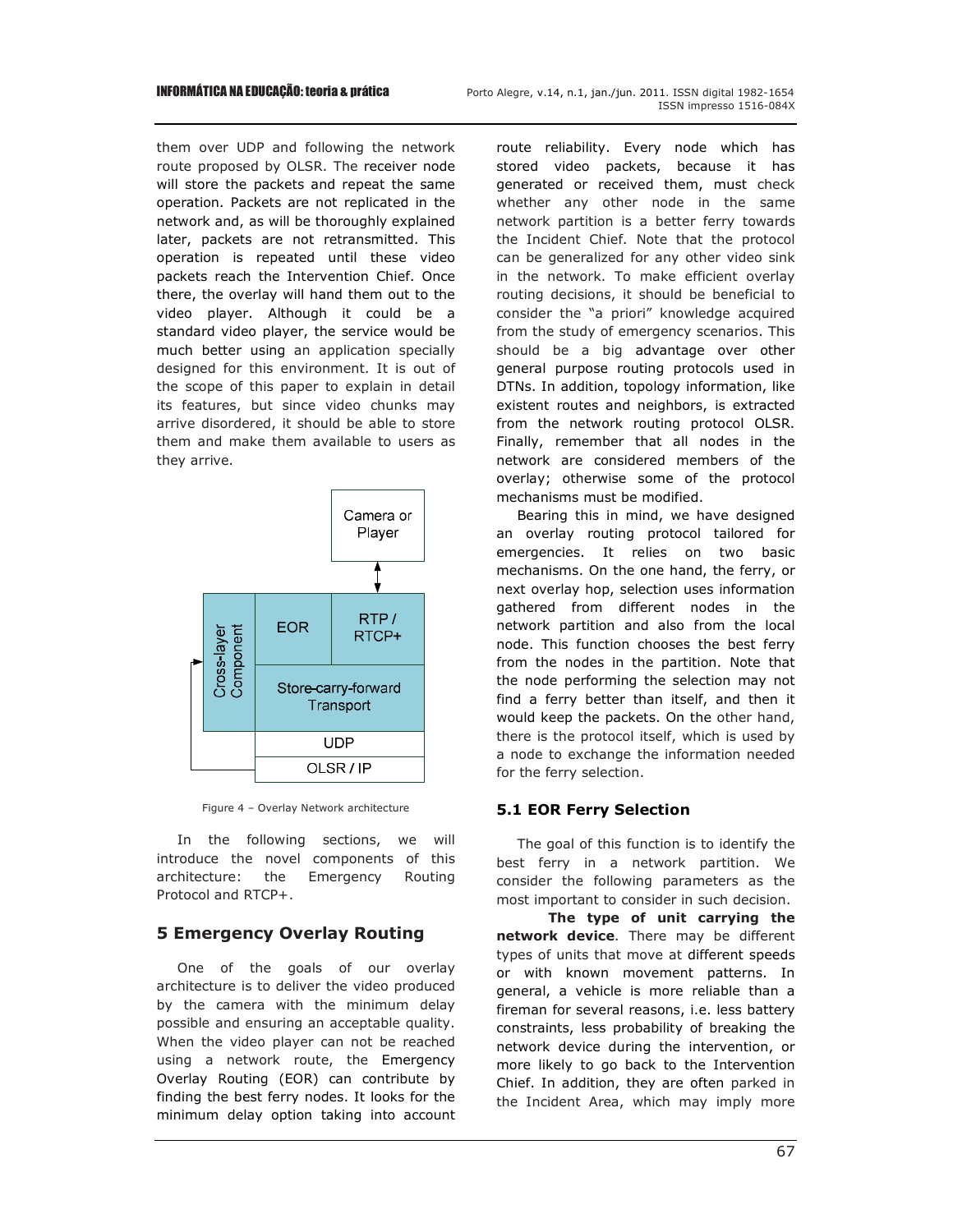stable links. The type of unit can be hardcoded in the devices.

**The time passed since the last meeting with the Intervention Chief**. For example, if we assume similar intervention times for all the teams, those team members that arrived at the Incident Area first will be the first ones to meet the Intervention Chief. Note that PROPHET would consider that the last arriving will be the first to meet the destination. This parameter can be obtained from the routing table of OLSR. A timestamp is saved when a network route to the Intervention Chief's node exists in OLSR routing table.

**The number of network hops to reach the ferry node**. The longer the network route is, the higher the risk of losing packets due to collisions in the multihop transmission. This is even more problematic if the information sent is not a single packet, but many of them. This parameter can also be obtained from the OLSR crosslayer communication.

In this paper, we combine them in the following equation to establish the value of a node as ferry. The higher this value is, the better the ferry.

#### **Ferry value = seconds since last encounter·(node type)/hops**

#### **5.2 EOR Protocol**

The Emergency Overlay Routing protocol (EOR) is responsible for collecting the information needed for ferry selection. It is running on top of OSLR and resembles to a large extent AODV. It is reactive, i.e., only if a node needs to forward video data it looks for the best ferry in the given partition. If the network partition has been stable since it previously forwarded video data it simply uses the same ferry as before. Otherwise it broadcasts an EOR Route Request (EORReq), which is answered with EOR Route Responses (EORRes). To do this efficiently EOR uses the nodes selected as Multipoint Relays (MPRs) by OLSR. Using a sequence number for each packet in the overlay network, already broadcasted messages are not sent again, avoiding network loops. It is important that all the nodes are members of the overlay, which means that they are able to perform this retransmission. Otherwise, the route request mechanism should be redesigned. EORReq contains the node type and the seconds passed since the last encounter of the node with the Intervention Chief. Therefore, a node receiving such a message is able to calculate the ferry values of both the requester and itself. Hence, EORRes are sent only if a node considers itself a better ferry than the node asking for the route.



Figure 5 – Overlay routing protocol overview

Figure 5 shows the message exchange of EOR. First, a node sends an EORReq (1). These messages are processed by the nodes as shown in the activity diagram of Figure 6. All ERRes received by the overlay route requester (2) are considered to perform ferry calculation. The finally step (3) represents the ferry receiving the stored video stream.



Figure 6 – EORReq receiver activity diagram

There is an exception for this behavior: when the destination of the overlay route (i.e. the Intervention Chief) is detected in the partition, it is always selected as next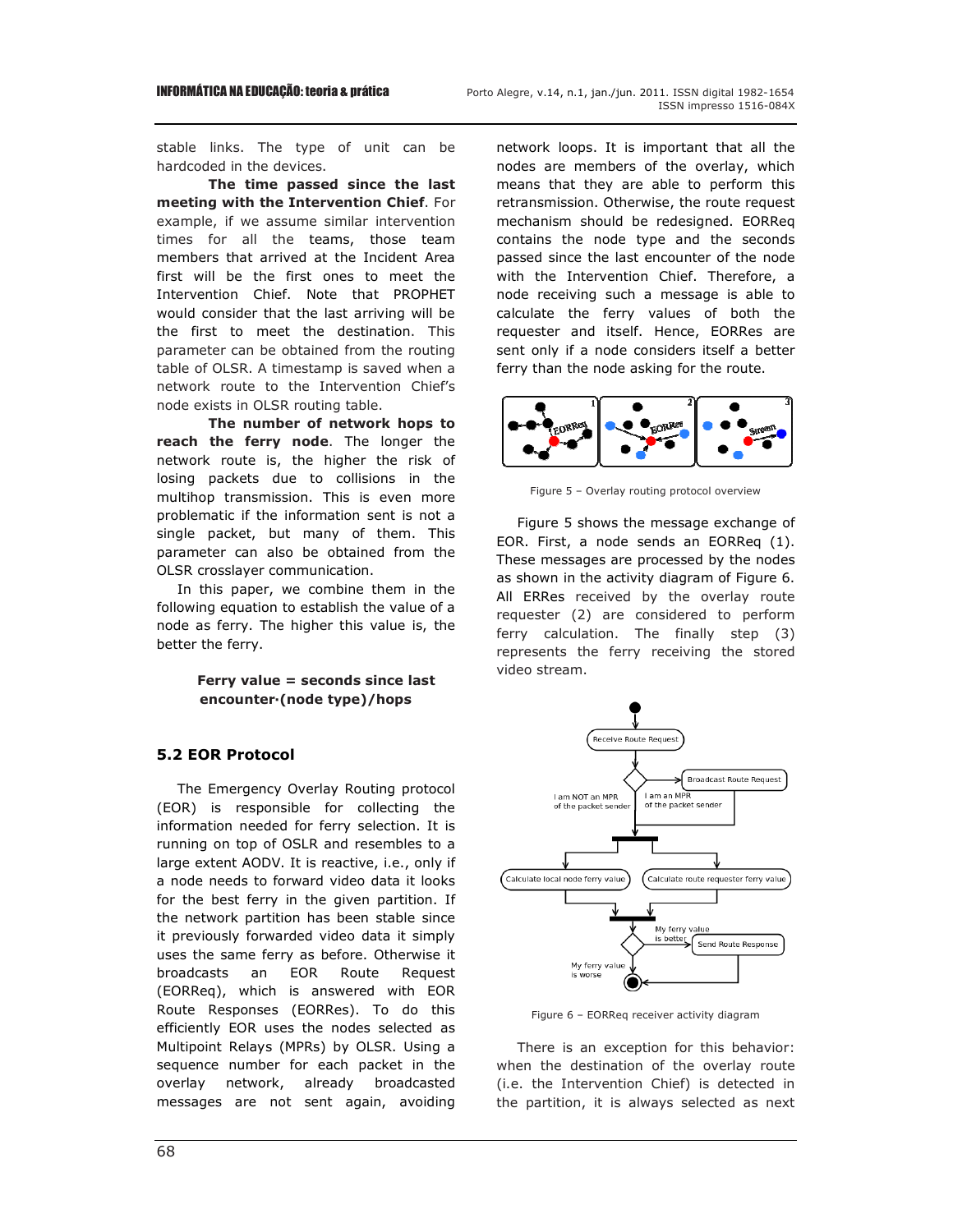hop. Figure 7 summarizes this in a state diagram for EOR.



Figure 7 – EOR protocol state diagram

## **6 RTP / RTCP+**

Our previous evaluations, which we will summarize later, show that most of the packet losses are caused by temporary disruptions, for example due to ARP or OLSR malfunction. The vision of the MANET offered by the protocols is different to the reality and most packets sent while this situation persists are dropped. For example, if a node moves out of reach of another while they are exchanging packets, all of them will be lost until OLSR is aware of the disconnection. The longer (hop-wise) the route is, the stronger this effect is, because route network reconfigurations take some time to propagate in OLSR. Similarly, ARP resolutions that are slowly or wrongly solved (e.g. because a reply is lost) produce incoherence in the information given by OLSR and ARP, which ends in packet drops at lower levels. Thus, many packet losses are not individual packets, but bursts of them that are dropped during network protocols malfunction.

We have designed a credit based protocol to ease their effect in the video transmission between overlay nodes. It is a simple mechanism that controls RTP packet flow by limiting the number of packets that can be transmitted without being acknowledged by the receiver. We call it RTCP+. The goal is not to carry out retransmissions, but to check if the network route is working appropriately. For that reason, acknowledges are not done per packet, but per group of packets and retransmissions are not considered. The core idea is to limit the maximum number of packets that could be lost.

The overall behavior of the protocol is described by its state machine in Figure 8. When a node in the overlay network has video packets that must be delivered to the Intervention Chief, it requests a next overlay hop (a ferry if we are not in the Intervention Chief partition) to the EOR protocol. Once a suitable node is found, it is asked for credit (i.e. the maximum number of packets the receiver is willing to receive). When the credit is received, the node starts sending video packets until the credit is over. The receiver must send new credit once half of the expected packets are received, so waiting times are avoided if the communication is reliable. If no credit is received before all packets are sent, a new credit request is sent. This process goes on until there are no packets left, no credit is received for 1 second (timeout value) or changes are detected in the network topology. This last occurrence may lead to selecting a different ferry, so the EOR is requested again.



Figure 8 – RTP / RTCP+ protocol state diagram

Figure 9 represents all the messages exchanged between two nodes involved in video transmission. The receiver receives an EOR Request that is answered because it is a good ferry to the Intervention Chief. The sender receives the EOR Responses and selects the receiver as the best option to store these video packets in the partition. Thus, the RTP/RTCP+ component begins the transmission sending a Credit Request that is answered with a W credit message. Then, W packets are marked for sending to the receiver. Once W/2 packets have been received, W/2 additional credit is allowed to the sender. Packet losses, changes of the topology and the end of the stored packets in the sender may finish this cycle. It is important to note that for simplicity, packets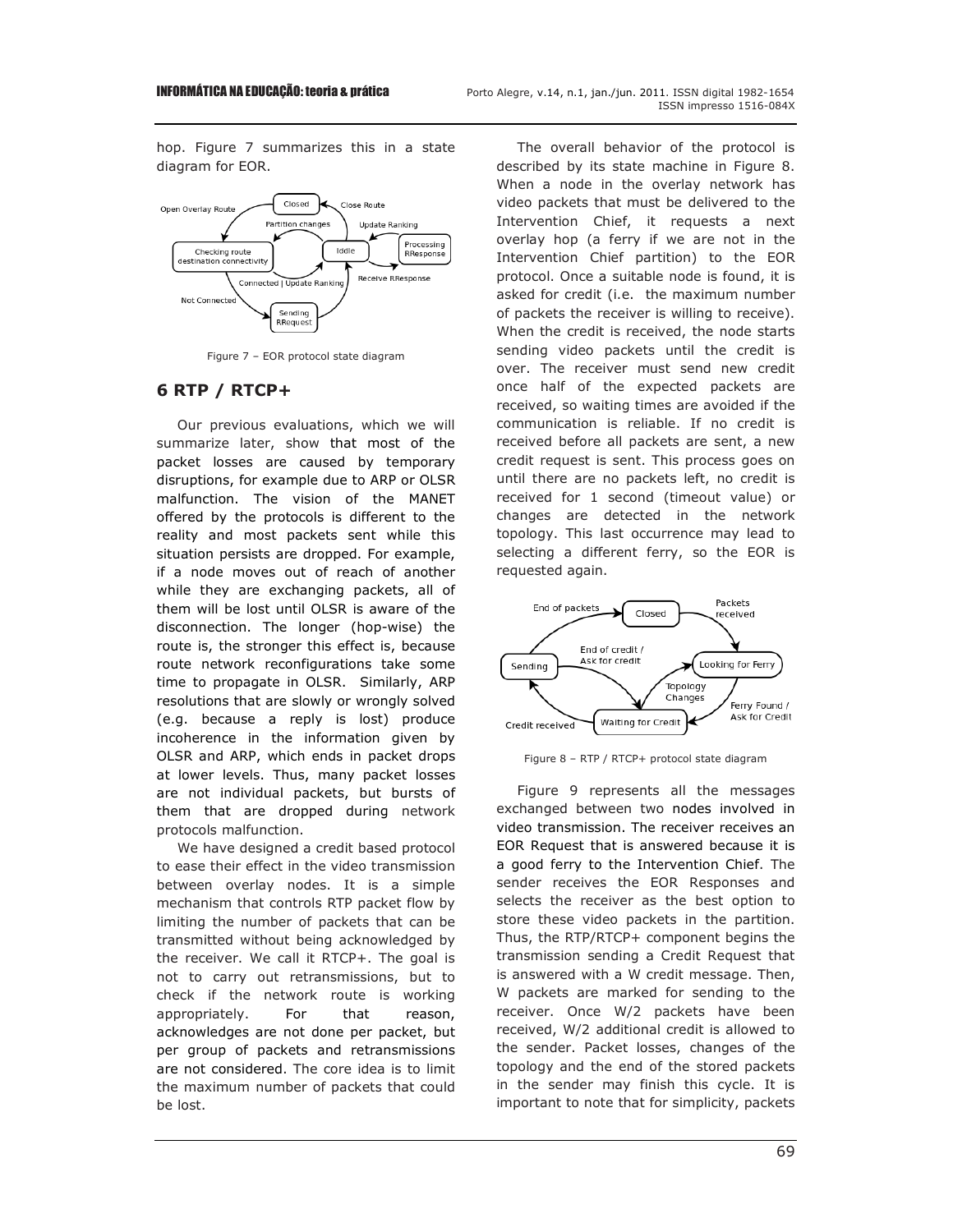are removed in the sender once they are sent, so a packet lost in the network is impossible to recover. Retransmissions may be part of the future work.



Figure 9 – EOR with RTCP+ protocol sequence diagram

# **7 Evaluation**

In this section the evaluation of our protocols is described. First, we describe the evaluation framework and the scenarios used. Then, we summarize the results of our previous evaluation of EOR, published in (CABRERO et al., 2011). Finally, just two scenarios are chosen to evaluate the improvements that RTCP+ makes to video delivery using different credit values.

## **7.1 Evaluation framework**

Real time simulation over  $ns-3^2$  has been used to make the experiments. Each ns-3 network node is connected to a virtual machine<sup>3</sup> through virtual network interfaces (taps). Each virtual machine runs MOMENTUM, which is implemented in Java, and an OLSR daemon, apart from the monitoring processes (tcpdump, sar) or the video server (VLC) in the camera node. The configuration of OLSR is the default provided in its RFC (CLAUSEN et al., 2003). The

stream sent by VLC and captured by MOMENTUM in the camera node is a version of the Coastguard sequence taken from the Video Trace Library<sup>4</sup>. It has been encoded in MPEG-2 at 500 Kbps and repeated in a loop until the end of the scenario. All of this is run on a single machine with enough resources to carry out the simulations.

| <b>Scenario Type</b>                       | Connected        | Sparse       |
|--------------------------------------------|------------------|--------------|
| <b>Incident Area</b>                       | 200x200 m2       | 1000x1000 m2 |
| <b>Distance to</b><br>the Incident<br>Area | 100 m            | 400 m        |
| <b>Teams</b>                               | 2                | 4            |
| <b>Intervention</b><br><b>Time</b>         | U [300, 1500] s  |              |
| <b>Rest Time</b>                           | $U$ [300, 600] s |              |
| <b>Node Range</b>                          | $\sim$ 100 m     |              |
| <b>Duration</b>                            | 6000 s           |              |
| Seed                                       | 1 to 5           | 6 to 10      |
| <b>Runs</b>                                | 3 to 5           |              |

Table 1 – Experiments summary

The ns-3 scenarios reproduce the mobility described in Section 3. Each MANET node has a device with the DSSS 11Mbps version of 802.11b. The Friss propagation model is used for losses and the Constant Speed propagation model for delay. To obtain realistic communication ranges the parameter RxGain of the WiFi physical layer was set to -16, which means a range of slightly larger than 100 meters. There is one node for the Intervention Chief and another for the camera. There are also nodes for the firemen and the vehicles. These are grouped in teams of 4 firemen and 1 vehicle. Table 1 describes the two types of scenarios considered: Connected and Sparse. In the Connected one, there may be network routes between the camera and the Intervention Chief. Two teams are deployed adding up to a total of 12 nodes. On the contrary, a network route between the camera and the Intervention Chief is nearly impossible in a Sparse scenario. There are 4 teams, thus, 22 nodes. Times of Intervention and Rest were calculated as a uniform random variable of 5 to 25 minutes and 5 to 10 minutes respectively. The total duration of the scenario was 100 minutes.

L

L

<sup>&</sup>lt;sup>2</sup> http://www.nsnam.org

<sup>&</sup>lt;sup>3</sup> http://lxc.sourceforge.net/

<sup>4</sup> http://trace.eas.asu.edu/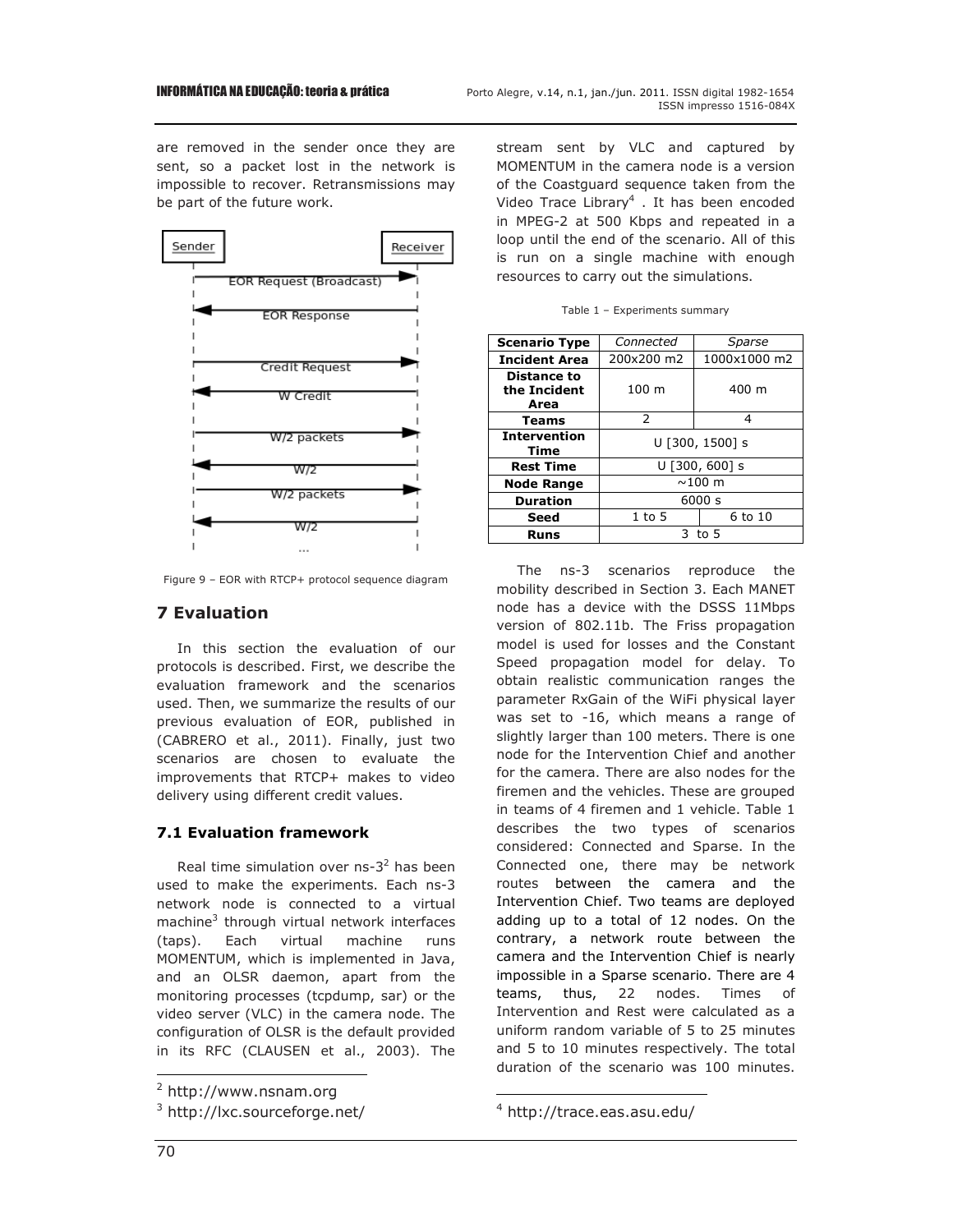Each type of scenario (Connected and Sparse) was repeated using 5 different seeds for the random numbers selection. This generates 5 different mobility patterns and different time choices for nodes and teams. The Connected scenarios were generated using 1 to 5 as seeds. 6 to 10 were used for the Sparse ones. Each of them is repeated 3 times for each routing protocol.

# **7.2 EOR vs. PROPHET**

This section summarizes the results obtained in the comparison of EOR and PROPHET carried out for (CABRERO et al., 2011). The goal of this evaluation was to measure the benefits of the Emergency Overlay Routing Protocol in the store-carryforward architecture of MOMEMTUM. For that reason, possible reliability or congestion control mechanisms have not been included in the architecture. This means that RTCP+ was not included. In these experiments, the values assigned to each type or node are: 0 for the camera, 1 for the firemen, 2 for the vehicles and 3 for the Incident Chief. Two metrics are considered important: the amount of video packets delivered and their total delay. Both can be easily measured end-to-end using traffic traces. This should provide enough information to compare the two overlay routing protocols. The following subsection explains how it has been integrated in MOMENTUM for that purpose.

# **7.2.1 PROPHET**

We compare the Emergency Overlay Routing protocol with **PROPHET** to analyze the benefits of EOR against other proposals. We have selected PROPHET because it is a well-known protocol in the DTN community. Furthermore, PROPHET proposes almost an opposite philosophy for selecting ferries. It is a widely accepted probabilistic protocol for DTNs, which has been drafted by IETF DTNs Research Group. They have also implemented PROPHET over their DTN architecture, but we did not find it suitable for our purposes. To make a fair comparison, using the same store-carryforward mechanisms, we have implemented the next hop selection of PROPHET inside our own architecture. Instead of using the ferry calculation from EOR, MOMENTUM uses the encounter probability defined in PROPHET. The higher the probability is, the better the ferry. The other protocol mechanisms of the Overlay Routing Protocol (Route Requests and Responses) remain the same.

The encounter probability considers past encounters to predict future node connections. So each time the node (e.g. the Intervention Chief) is in the partition the encounter probability for this node is updated as:

## **P=P\_old+(1-P\_old )·P\_o**

Then, at each moment the probability is calculated:

#### **P=P\_old·γ^(time since last P calculation)**

P is the current probability of encounter with the given node (in our case the Incident Chief). P\_o is a constant representing the initial probability. P\_old is the value of last probability of encounter calculated. γ (gamma) is the aging constant that represents how much time passed since last P calculation affects the new P. Values of gamma and the initial probability have been taken from the values recommended in (LINDGREN et al., 2003).

#### **P\_o=0.75 γ=0.98**

Finally, for simplicity we have not implemented the transitivity properties of PROPHET. We keep this in mind for future work, but since the Emergency Overlay Routing protocol is also suitable for adding transitivity and it is not considered in this version; we believe this is a fair comparison.

# **7.2.2 Results**

Figure 10 summarizes the results of the previously mentioned experiments. It shows the Experimental Cumulative Distribution Function (ECDF) of all the video packets in all the scenarios. They have been classified in four groups, depending on the overlay routing protocol and the type of scenario, so each line gathers information of 5 variations of the same scenario (using different seeds for the random number generation) and 3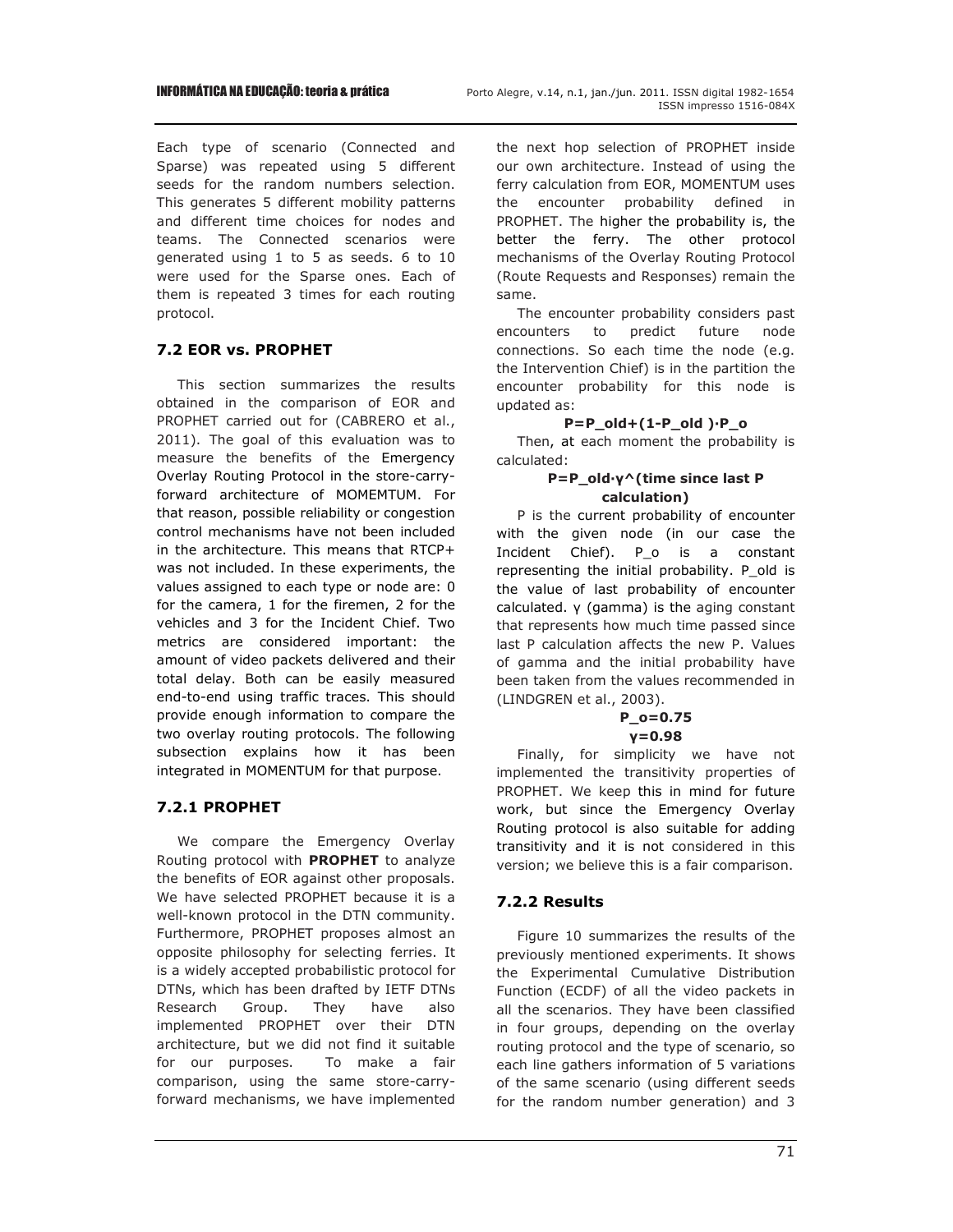runs for each variation. The delay of lost packets, i.e. packets that did not reach the Intervention Chief, is considered as infinite. Therefore, the figure represents delay and packet losses showing that EOR outperforms PROPHET in these scenarios when the two metrics are considered. Using the same transport protocols and architecture (MOMENTUM), our overlay routing solution is more likely to deliver a packet and to do it with a lower delay. The second important outcome is that the rate of packets delivered is extremely low (below 10%). It is even lower in the Sparse scenarios, with delivery rates around 1%.

In connected scenarios, when nodes are able to communicate easily with a potential ferry (vehicles), communication is more reliable and results of EOR are better. On the contrary, in sparse environments, it is more difficult for both protocols to have potential ferries and, therefore, to deliver the packets. In addition, the camera node has fewer contacts with vehicles and more overlay hops may be necessary to reach the Intervention Chief; for example, from camera to fireman, and from fireman to vehicle (or to another fireman). This means higher risk of packet losses too.



Figure 10 – Video packets delay ECDF

Ten different mobility scenarios have been evaluated, five of them Connected (seeds 1 to 5) and five of them Sparse (seeds 6 to 10). Figure 11 shows the total number of packets delivered and packets from the 3 runs have been added. In the connected cases EOR is clearly superior, while in the Sparse scenarios there are several different situations. Observe that delivery is very low, thus it is difficult to extract relevant conclusions.



Figure 11 – Video packets delivery in each scenario

A more detailed analysis of the results reveals the reasons for the higher reliability and lower delay of EOR in the Connected situation and the not so good performance in the Sparse one. The former Incident Area size eases communication between the Camera node and the others in the area, including vehicle nodes. Considering that the ferry calculation favors vehicles against other nodes (they have a higher node type value), EOR tends to select them as ferries. In the 200x200 meters Incident Area, the Camera may find a 1-hop or 2-hop transmission with a vehicle easily. Since they are parked, routes are more reliable. On the contrary, PROPHET ferry selection eventually turns out in less reliable transmissions, because vehicles are considered at the same level as other nodes. In the Sparse Incident Area it is more difficult to find these reliable transmissions between the Camera and vehicles. Both protocols send a lot of packets through transmissions between nodes more likely to move. Furthermore, there are more nodes (22) so large network routes are more frequent. Therefore, packet losses are higher than in the Connected case.

The overall performance of the system is still far from a final solution. The percentage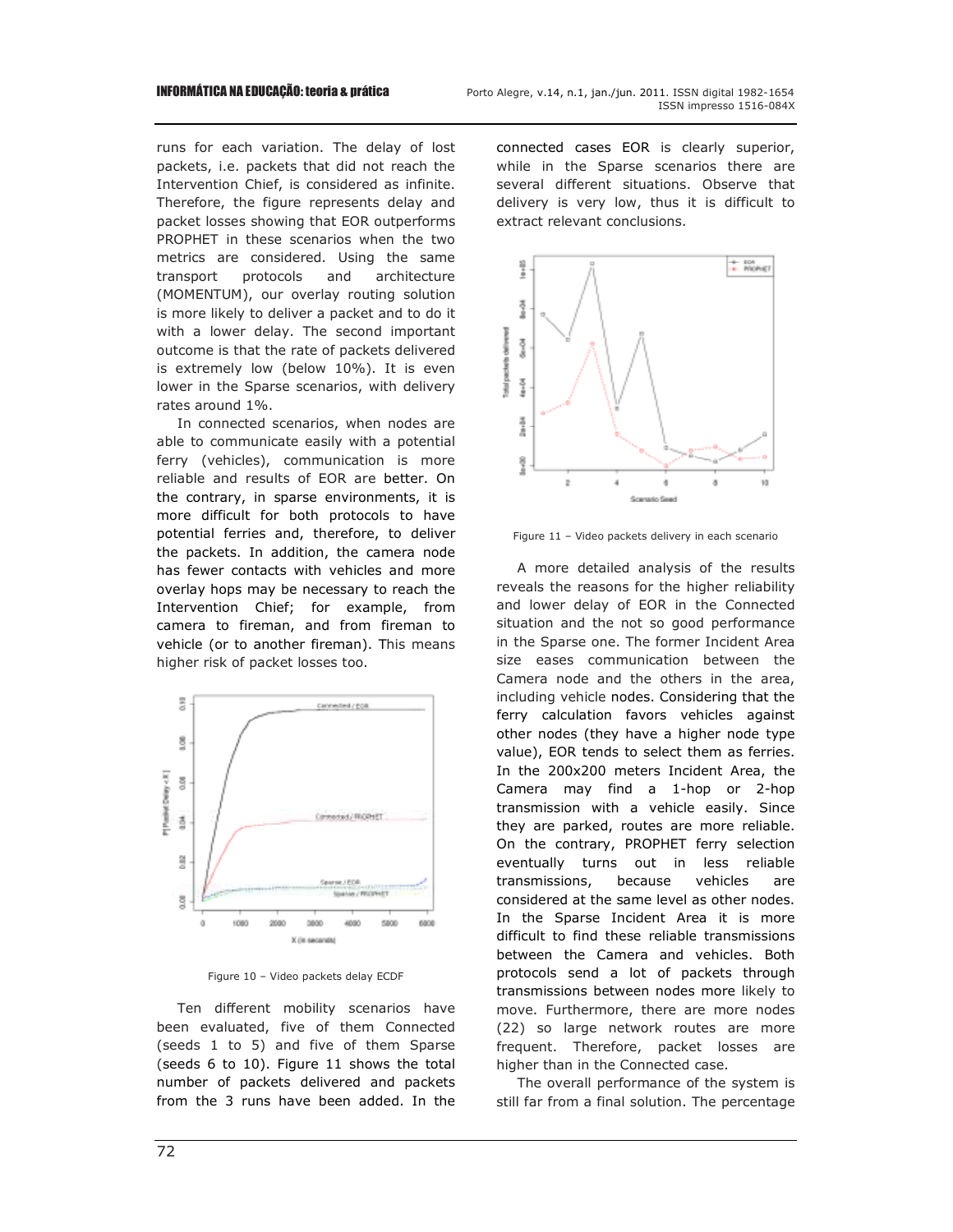of packets eventually delivered to the client is very low. Packets are not discarded by MOMENTUM, therefore, the explanation for this is in the lower layers and the lack of connectivity.

In many sparse scenarios, nodes connect infrequently. Therefore, sometimes it is just not possible for the camera to find a suitable ferry for every video packet generated. The delivery rate metric we have considered takes into account all the packets produced by the server, which includes those that the camera node was not able to forward in the duration of the scenario simulation. Sometimes packets are not lost, but never sent by the camera. Many others are buffered by intermediate nodes. Note that these packets may also be useful for an offline analysis.

Packet collisions are common in wireless ad-hoc networks and RTS/CTS mechanism does not always perform as expected (XU et al., 2003). Moreover, MOMEMTUM nodes send packets continuously that will compete among themselves over multi-hop routes. This is also aggravated if several nodes try to send packets to the same node (e.g. the best ferry in the partition or the video destination), which is a likely situation.

The information provided by the network routing protocol (OLSR) is not real time. This protocol carries out periodic queries in the network to discover neighborhood and routes. If a route changes or a node disconnects, it is not immediately detected. Of course, lower times for discovery broadcasts could be configured, but assuming the higher network consumption by OLSR. This impact has been analyzed by others (VOORHAEN et al., 2006). Finally, independence of ARP and the routing protocol also contributes to losses. Packets sent during ARP resolutions are normally lost (CARTER et al., 2003).

# **7.3 RTCP+**

We have evaluated our overlay network solution in the Connected (seed 3) and Sparse (seed 10) scenarios with best results from the EOR evaluation. The goal is to analyze the improvement of RTCP+ in packet delivery, but also its overhead. We have considered different credit values from 10 to 120 packets and a special case with an Infinite credit. Due to the results of previous experiments, we have also improved the prototype implementation, making it more efficient and faster in the decision taking. Finally, we have modified the values of the node type parameter of EOR. Now they are: 0 for the camera, 10 for the firemen, 20 for the vehicles and 30 for the camera. We pay special attention to the video delivery rates, the packet losses and the overhead caused by EOR and RTCP+.

# **7.3.1 Connected scenario**

The connected scenario chosen for the evaluation of RTCP+ was the one with seed 3. We show the average results of 5 runs for each credit value (10, 30, 60 and 120) and for an infinite credit value. Figure 12 summarizes the results obtained for each case. The delivered packet rate is the number of packets received by the client divided by the total number of packets produced by the camera. The buffered packet rate is the number of packets that are stored in the nodes of the overlay, but have not reached the Incident Chief, again divided by the packets produced by the camera. Finally, any other packet that has not been delivered or is not buffered in any node at the end of the experiment is considered as lost.

There is a clear influence of the credit value in the percentage of lost packets. This is reasonable, since the more credit a receiver gives, the more packets can be lost in case of network disruption. However, this lost rate affects more the buffered packets, while the delivered packets are almost constant for all the finite credit values. The case of infinite credit is similar to the results obtained for the previous EOR evaluation with less than 10% of the packets delivered and most of them lost. Thus, the simple mechanisms proposed by RTCP+ greatly improved the reliability.

There are two main causes why buffered packets are not delivered. Either the nodes carrying them have not found the Incident Chief or an appropriate ferry node before the end of the scenario. In this case, EOR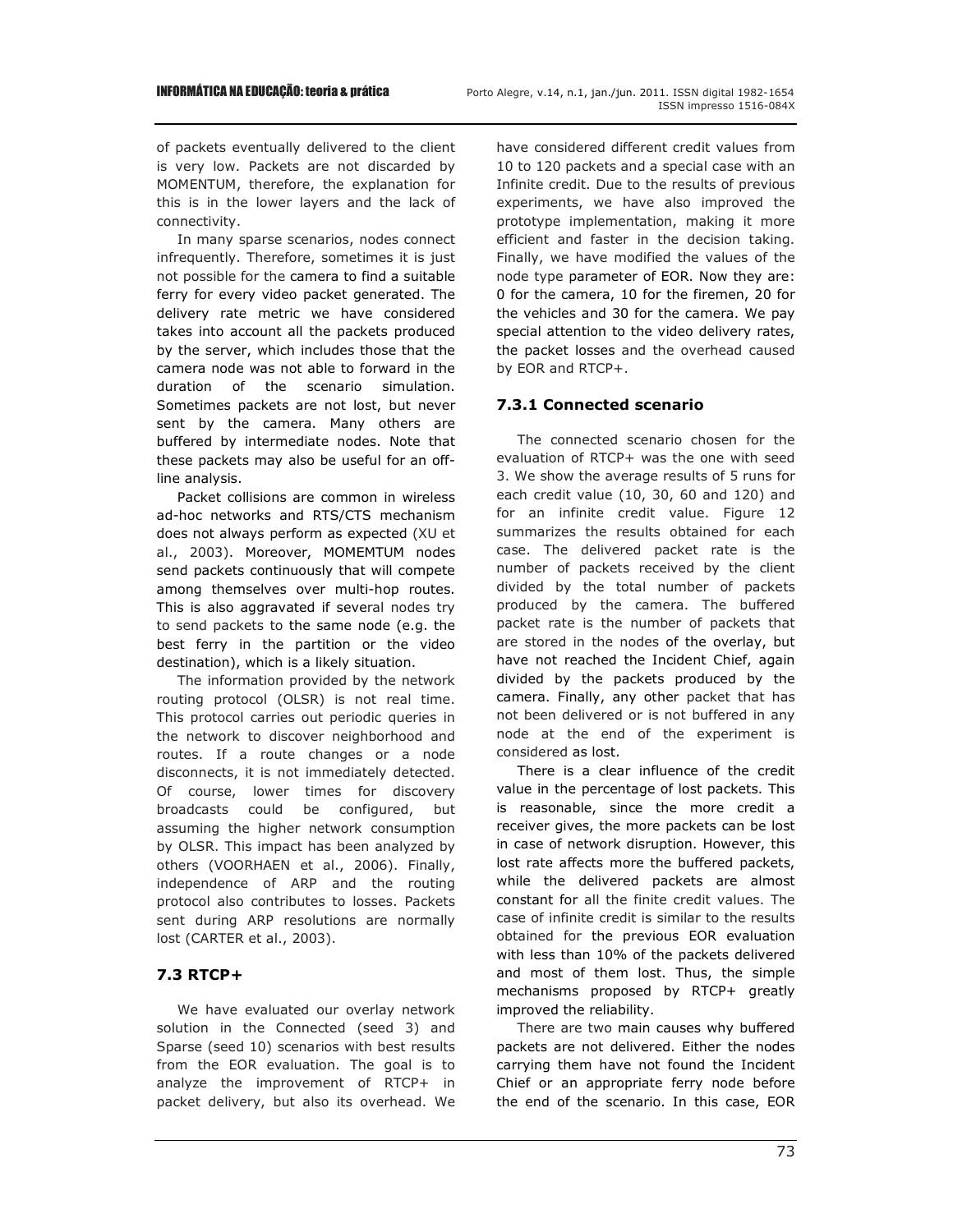should be improved to select better ferries. However, it could be that these encounters existed, but the transference was not fast enough to pass all the stored packets. Then, it is the duty of RTCP+ to optimize this transference. In this case, it would also be important to ensure that the most important packets for the user QoE (Quality of Experience) are delivered first.



Figure 12 – Connected Scenario delivery summary

Another crucial point is the overhead produced by EOR and RTCP+ to transport the video. It is important to keep it low, since resources are very scarce in an ad-hoc network. We have counted the number of packets produced by each protocol in all nodes and by the video source and represented them in Figure 13. It is always below 30%, which at first sight may appear a large number. However, we have to take into account the size of these packets too. While a video packet size is of several hundred kilobytes, the size of an EOR or RTCP+ message is below 1 KB. Therefore, the overhead is not significant. If we consider the performance of the different credit values, we can not appreciate big differences. The smaller credit value (10) is more sensitive to packet losses. For that reason, RTCP+ will be restarted more than for other values, producing slightly more RTCP+ messages.

In an ad-hoc network packets are retransmitted several times until they reach their destination. Thus, it is also important to consider this overhead too. We have measured the number of bytes of each protocol transmitted by each node in the MANET. Figure 14 shows the average of adding the bytes sent by all the nodes in all the runs for each credit value. We can see that, in the worst case, non-video packets are less than 1.5 % of all the bytes sent by a node. Therefore, we can conclude that overhead of EOR and RTCP+ is insignificant against the video traffic.



Figure 13 – Average packets sent by each protocol



Figure 14 – Bytes sent to the network by protocol

#### **7.3.1 Sparse scenario**

We have carried out an analogue experiment with the sparse scenario with seed 10. Figure 15 shows the delivered, buffered and lost packet rates. What is noteworthy is that for a credit value of 10, the packet delivered rate is a 20% lower than for any of the other values, except Infinite. As we have mentioned, a small credit value is more sensitive to packet losses. If 5 packets are lost with a credit value of 10, the EOR/RTCP+ process (Figure 9) has to be restarted, producing a delay and a bigger overhead. In the sparse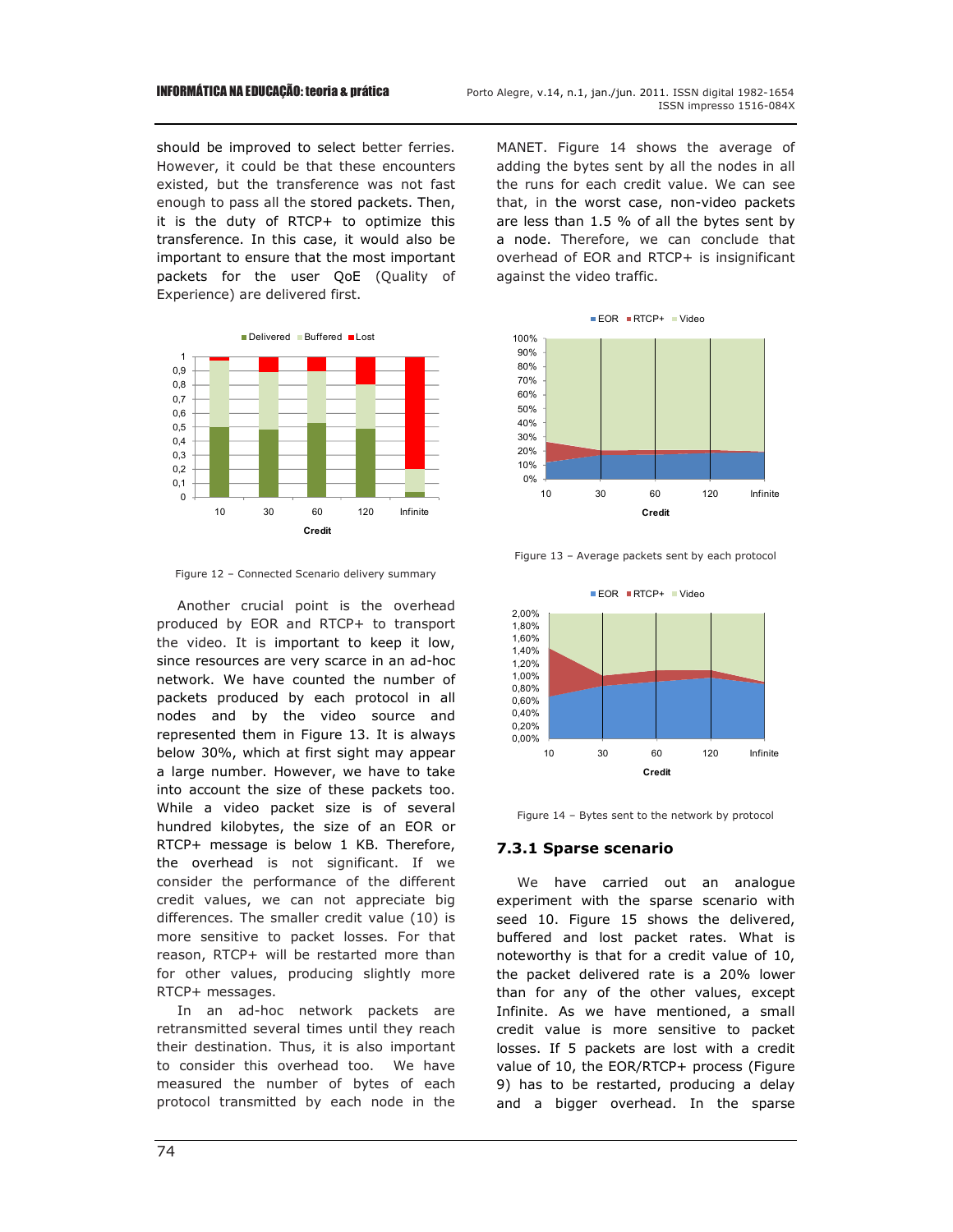scenario, it is more difficult to connect with potential ferries, thus, the opportunity of forwarding packets must not be wasted. For that reason, the connected scenario is not so sensitive to this effect. Another interesting result is that packet losses are lower in the sparse scenario than in the connected one. It is not simple to explain this effect, since the scenarios are completely different, but this may be due to the network partition size. While in the sparse scenario partitions are smaller, in the connected scenarios it is more possible to find bigger partitions where more nodes compete for the network resources.





We have also measured the overhead. The most noticeable result is that the packets produced by EOR are less than in the connected scenario. The reason is that EOR broadcast requests are triggered by topology changes. In a bigger area, these changes are less frequent. Due to the high sensitivity of the 10 credit value, its overhead is much higher than any of the others.





Figure 16 – Average packets sent by each protocol

0% 10% 20%



Figure 17 – Bytes sent to the network by protocol

#### **8 Conclusions and Future Work**

In this paper, we have presented a novel architecture to distribute video in emergency scenarios. We have studied emergency services, proposing realistic evaluation scenarios. We have designed an overlay network solution with two main components: EOR protocol and RTCP+. These cope with ferry selection and reliability of the communications respectively. Previous evaluations of EOR showed the weaknesses of the system against packet losses in the ad-hoc network. However, a simple credit mechanism has shown great improvement of the overall system. Furthermore, the overhead introduced is insignificant compared with the video traffic.

Small credit values lead to lower packet losses, but they do not necessarily produce more packets delivered to the Incident Chief. In the connected scenarios 10 seems to be the best option. However, in the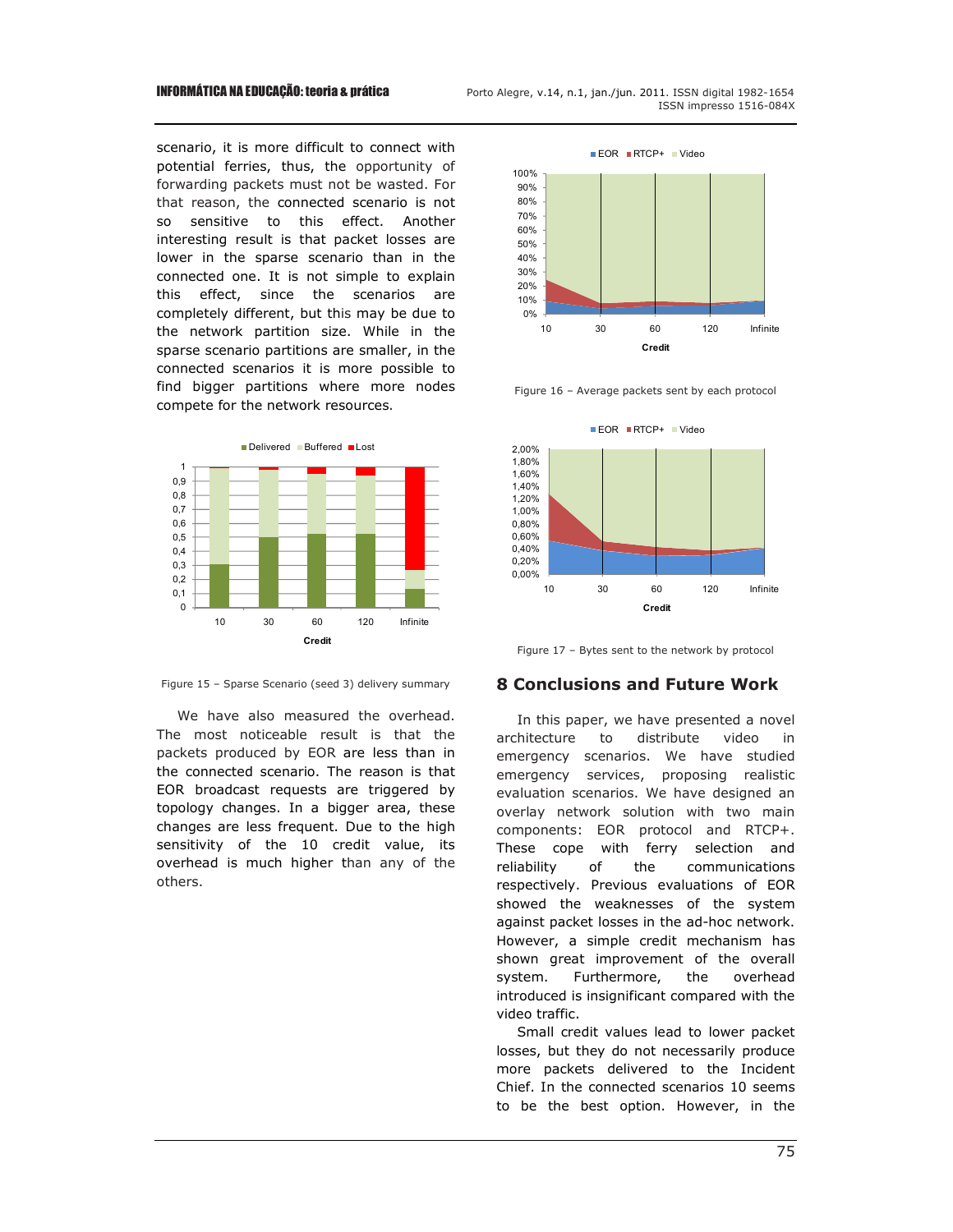sparse, 30 seems better. Due to the heterogeneity of emergency scenarios, establishing a credit value is not an easy task. Other approaches must be taken, such as dynamic values depending on the context. This would probably be true for many other mechanisms and protocols. Thus, part of the future work should be oriented to develop context aware mechanisms in the overlay network. Another goal should be to deliver more packets whenever possible, but taking into account that in partitioned MANETs there is an upper boundary imposed by the mobility of the nodes in the scenario. Finally, it is important that delivered packets are the most relevant to the user and that the system only assumes the loss of less relevant packets. For that reason, future work should also consider QoE.

## **Acknowledgements**

This work has been funded by the Spanish National Research Program (FUTURMEDIA Project TSI2007-60474), the Norwegian Research Council (DT-STREAM Project 183312/S10), and it received support from the EU Network-of-Excellence CONTENT.

## **References**

112 ASTURIAS*. Plan Territorial de Protección Civil del Principado de Asturias (PLATERPA)*. Government of the Principality of Asturias, 2000.

ASCHENBRUCK, N.; GERHARDS-PADILLA, E.; GERHARZ, M.; FRANK, M.; MARTINI, P. *Modelling Mobility in Disaster Area Scenarios*. Proc. 10th ACM-IEEE Int. Symposium on Modeling, Analysis and Simulation of Wireless and Mobile Systems (MSWIM), pp. 4–12, 2007.

BAI, F.; SADAGOPAN, N.; HELMY, A. *The IMPORTANT Framework for Analyzing the Impact of Mobility on Performance of Routing for Ad Hoc Networks*. AdHoc Networks Journal - Elsevier Science, Vol. 1, Issue 4, pp. 383-403, November 2003.

CABRERO, S.; G. PAÑEDA, X., PLAGEMANN, T., GOEBEL, V. and SIEKKINEN, M. *Overlay solution for multimedia data over sparse MANETs*. In Proceedings of the 2009 International Conference on Wireless Communications and Mobile Computing: Connecting the World Wirelessly, ser. IWCMC '09. New York, NY, USA: ACM, 2009, pp. 1056-1061.

CABRERO S.; G. PAÑEDA, X.; PLAGEMANN, T.; MELENDI, D.; GARCÍA, R. *An Overlay Routing Protocol for Video over sparse MANETs in Emergencies*. VI Congresso Ibero-americano de Telemática. Mayo 2011.

CAMP, T.; BOLENG, J.; DAVIES, V. *A survey of mobility models for ad hoc network research*. Wireless Communications & Mobile Computing (WCMC): Special issue on Mobile Ad Hoc Networking: Research, Trends and Applications, vol. 2, no. 5, pp. 483–502, 2002.

CARTER, C., YI, S., KRAVETS, R. *ARP considered harmful: manycast transactions in ad hoc networks*. In: Wireless Communications and Networking (WCNC). Vol. 3, IEEE pp. 1801–1806, 2003.

CLAUSEN, T.; JACKET, P. *Optimized Link State Routing Protocol (OLSR)*. IETF RFC 3626, 2003.

JAIN, S., FALL, K., PATRA, R. *Routing in a delay tolerant network*. SIGCOMM Comput. Commun. Rev. 34 145–158, 2004.

KOMPELLA, S.; MAO, S.; HOU, T., SHERALI, H.D. *Cross-Layer Optimized Multipath Routing for Video Communications in Wireless Networks*. IEEE Journal on Selected Areas in Communications, 2007.

LINDEBERG, M., KRISTIANSEN, S., PLAGEMANN, T., GOEBEL, V. *Challenges and techniques for video streaming over mobile ad hoc networks*. Multimedia Systems 17, 51–82, 2011.